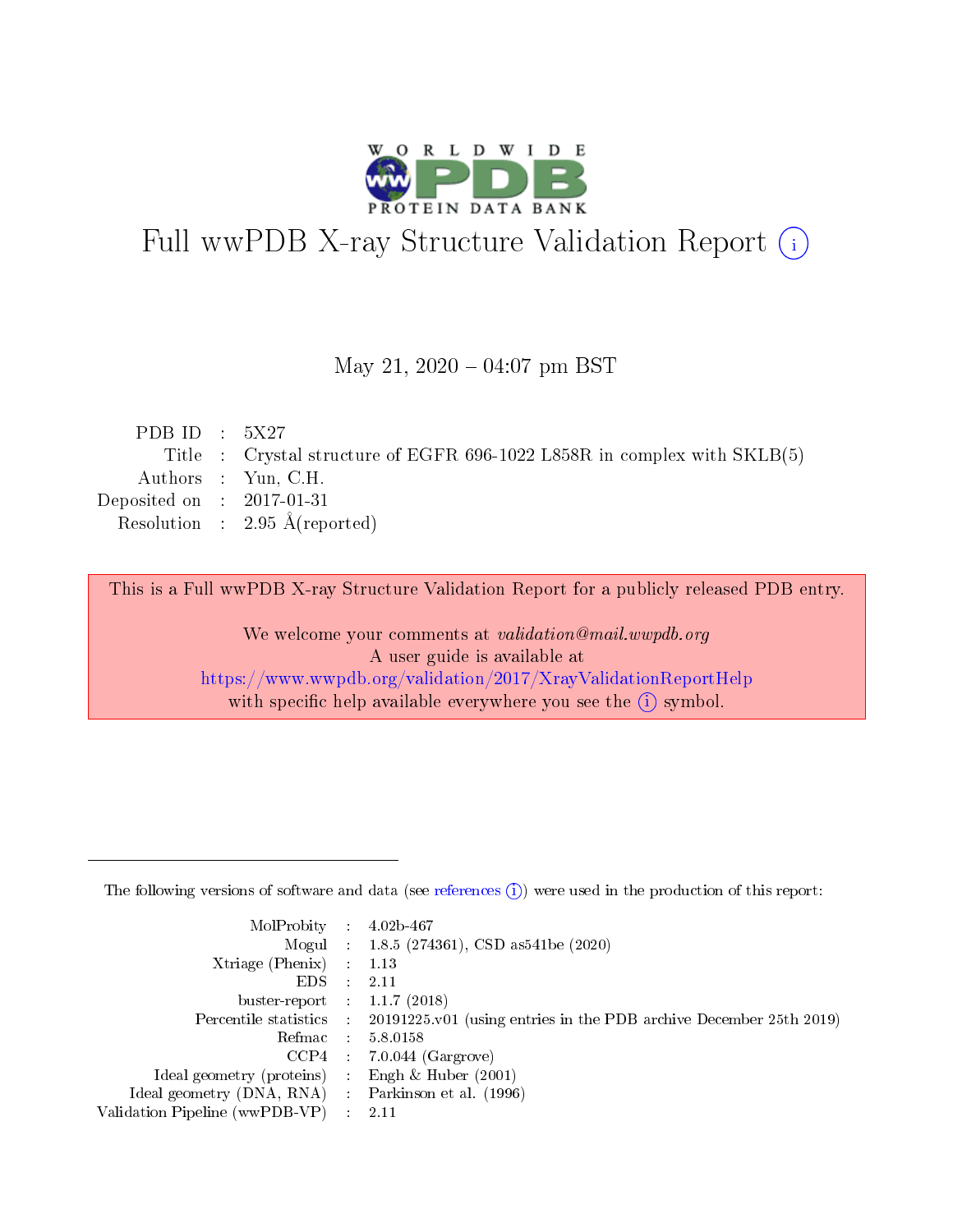## 1 [O](https://www.wwpdb.org/validation/2017/XrayValidationReportHelp#overall_quality)verall quality at a glance  $(i)$

The following experimental techniques were used to determine the structure: X-RAY DIFFRACTION

The reported resolution of this entry is 2.95 Å.

Percentile scores (ranging between 0-100) for global validation metrics of the entry are shown in the following graphic. The table shows the number of entries on which the scores are based.



| Metric                | Whole archive        | Similar resolution                                                     |
|-----------------------|----------------------|------------------------------------------------------------------------|
|                       | $(\#\text{Entries})$ | $(\#\text{Entries},\,\text{resolution}\,\,\text{range}(\textup{\AA}))$ |
| $R_{free}$            | 130704               | $3104(3.00-2.92)$                                                      |
| Clashscore            | 141614               | 3462 (3.00-2.92)                                                       |
| Ramachandran outliers | 138981               | 3340 (3.00-2.92)                                                       |
| Sidechain outliers    | 138945               | 3343 (3.00-2.92)                                                       |
| RSRZ outliers         | 127900               | 2986 (3.00-2.92)                                                       |

The table below summarises the geometric issues observed across the polymeric chains and their fit to the electron density. The red, orange, yellow and green segments on the lower bar indicate the fraction of residues that contain outliers for  $>=$  3, 2, 1 and 0 types of geometric quality criteria respectively. A grey segment represents the fraction of residues that are not modelled. The numeric value for each fraction is indicated below the corresponding segment, with a dot representing fractions  $\epsilon=5\%$  The upper red bar (where present) indicates the fraction of residues that have poor fit to the electron density. The numeric value is given above the bar.

|           | $\gamma$ hain | Length    | Quality of chain |     |    |    |
|-----------|---------------|-----------|------------------|-----|----|----|
|           |               |           | 3%               |     |    |    |
| <u>д.</u> | $\sim$ $\sim$ | າດອ<br>◡▵ | 55%              | 28% | 9% | 8% |

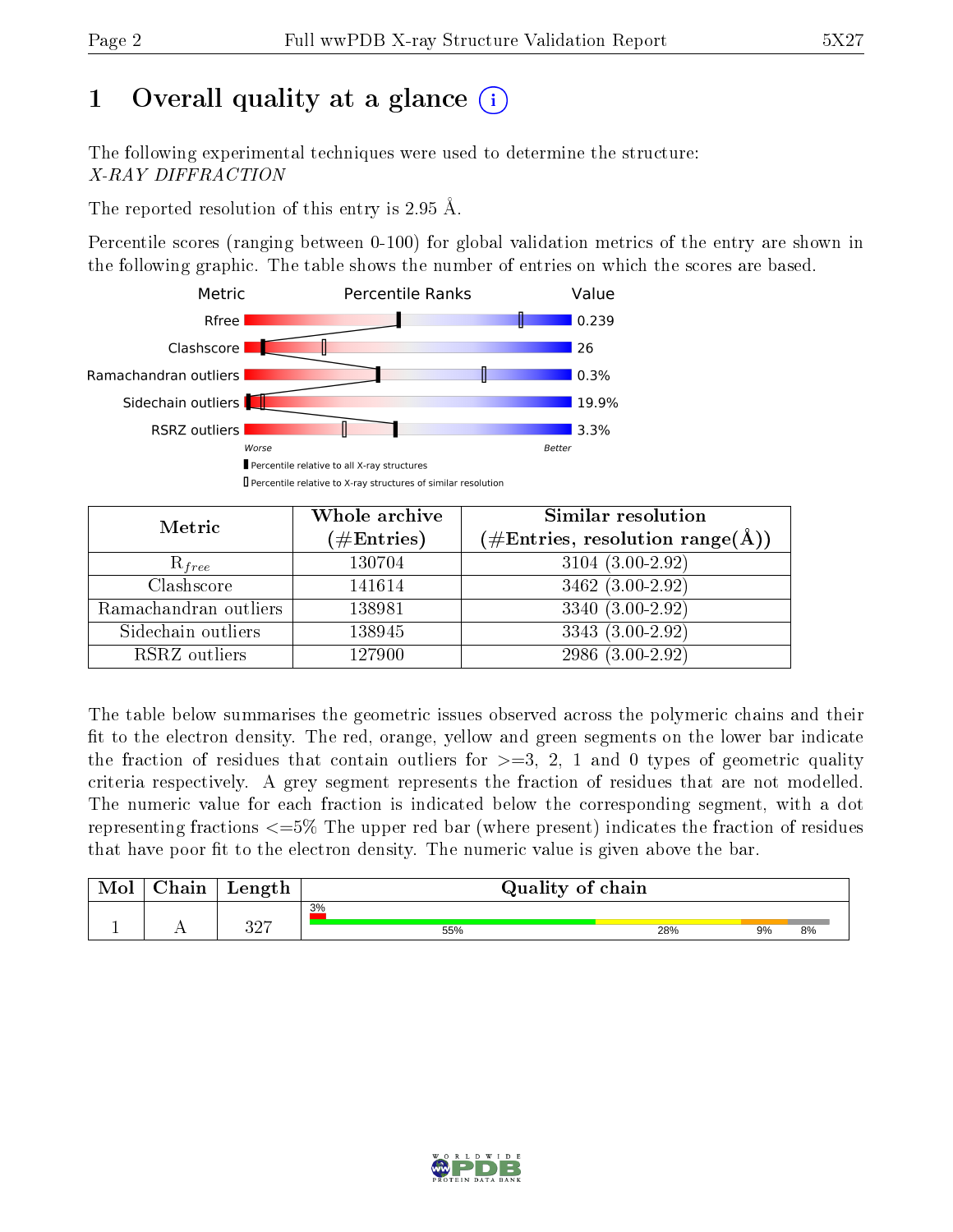## 2 Entry composition  $\left( \cdot \right)$

There are 4 unique types of molecules in this entry. The entry contains 2443 atoms, of which 0 are hydrogens and 0 are deuteriums.

In the tables below, the ZeroOcc column contains the number of atoms modelled with zero occupancy, the AltConf column contains the number of residues with at least one atom in alternate conformation and the Trace column contains the number of residues modelled with at most 2 atoms.

Molecule 1 is a protein called Epidermal growth factor receptor.

| Mol | Chain | Residues | $\rm{Atoms}$             |      |     |     | ZeroOcc     | $\vert$ AltConf $\vert$ | $\bf{Trace}$ |  |
|-----|-------|----------|--------------------------|------|-----|-----|-------------|-------------------------|--------------|--|
|     |       | 302      | $\mathrm{Total}$<br>2376 | 1529 | 399 | 432 | ∼<br>$16\,$ |                         |              |  |

There is a discrepancy between the modelled and reference sequences:

| Chain | ' Residue | $\parallel$ Modelled $\parallel$ | ' Actual | Comment                                     | <b>Reference</b> |
|-------|-----------|----------------------------------|----------|---------------------------------------------|------------------|
|       | 858       |                                  | JΕU      | $\pm$ engineered mutation $\pm$ UNP P00533. |                  |

 Molecule 2 is 9-cyclopentyl-N2-[4-(4-methylpiperazin-1-yl)phenyl]-N8-phenyl-purine-2,8-dia mine (three-letter code: 7XR) (formula:  $C_{27}H_{32}N_8$ ).



|  | Mol   Chain   Residues | <b>Atoms</b>                      |      |  | ZeroOcc   AltConf |  |
|--|------------------------|-----------------------------------|------|--|-------------------|--|
|  |                        | $\mathrm{Total} \quad \mathrm{C}$ | - 97 |  |                   |  |

Molecule 3 is CHLORIDE ION (three-letter code: CL) (formula: Cl).

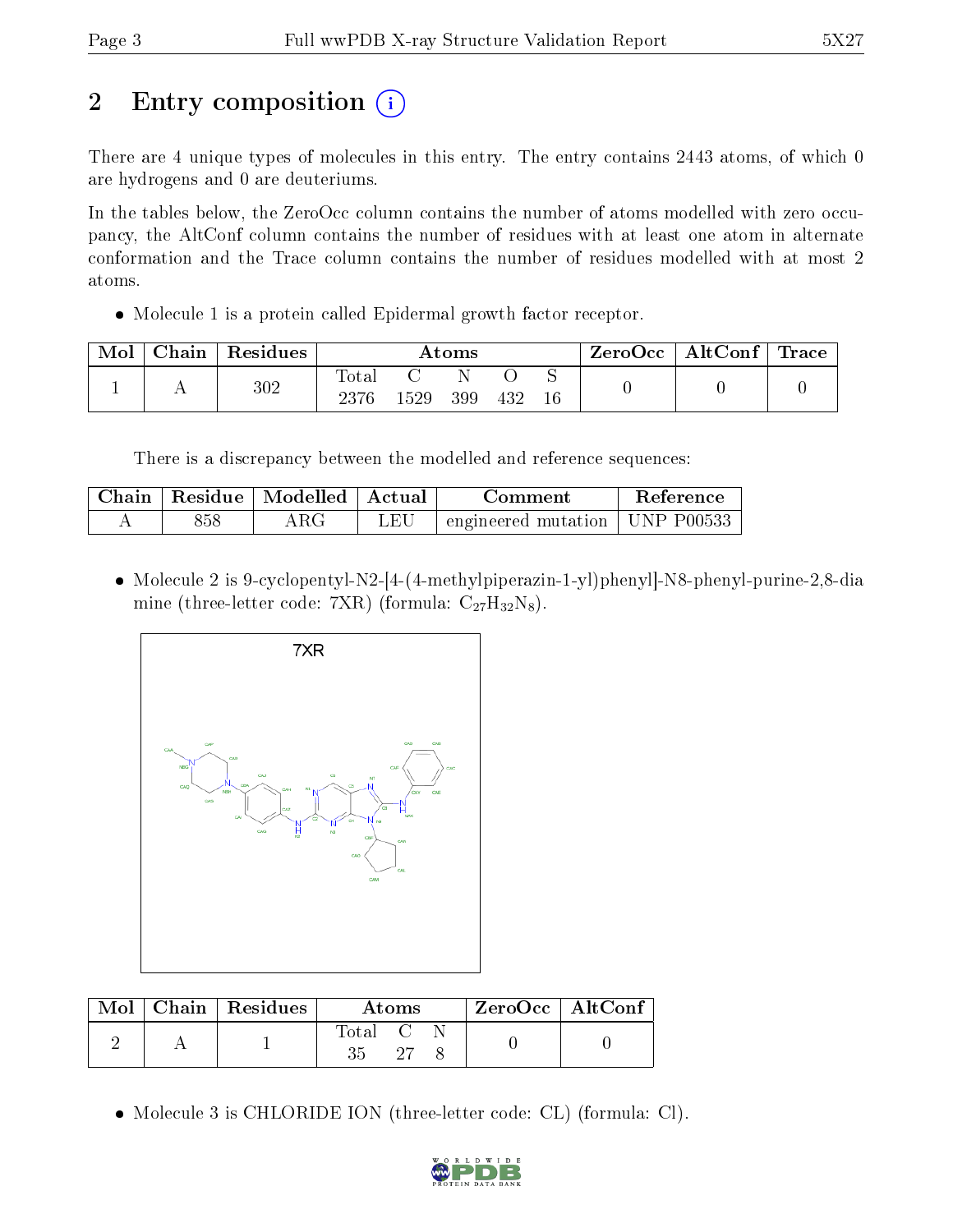|  | $\text{Mol}$   Chain   Residues | Atoms | ZeroOcc   AltConf |  |
|--|---------------------------------|-------|-------------------|--|
|  |                                 | Total |                   |  |

 $\bullet\,$  Molecule 4 is water.

|  | $Mol$   Chain   Residues | Atoms | $^\mathrm{+}$ ZeroOcc $\mathrm{~\vert}$ Alt $\overline{\text{Conf}}$ $\mathrm{~\vert}$ |  |
|--|--------------------------|-------|----------------------------------------------------------------------------------------|--|
|  |                          | Total |                                                                                        |  |

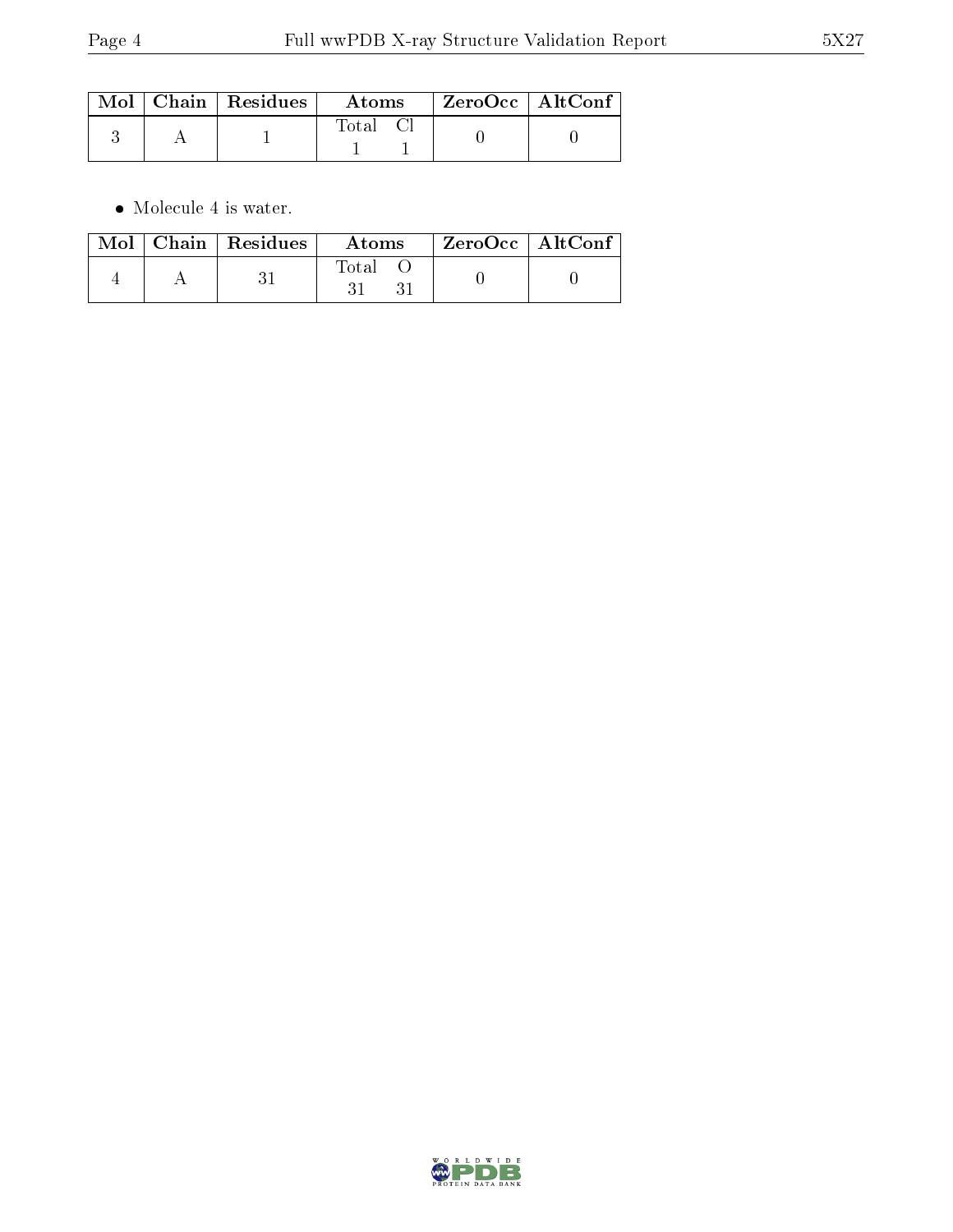## 3 Residue-property plots  $(i)$

These plots are drawn for all protein, RNA and DNA chains in the entry. The first graphic for a chain summarises the proportions of the various outlier classes displayed in the second graphic. The second graphic shows the sequence view annotated by issues in geometry and electron density. Residues are color-coded according to the number of geometric quality criteria for which they contain at least one outlier: green  $= 0$ , yellow  $= 1$ , orange  $= 2$  and red  $= 3$  or more. A red dot above a residue indicates a poor fit to the electron density (RSRZ  $> 2$ ). Stretches of 2 or more consecutive residues without any outlier are shown as a green connector. Residues present in the sample, but not in the model, are shown in grey.



• Molecule 1: Epidermal growth factor receptor

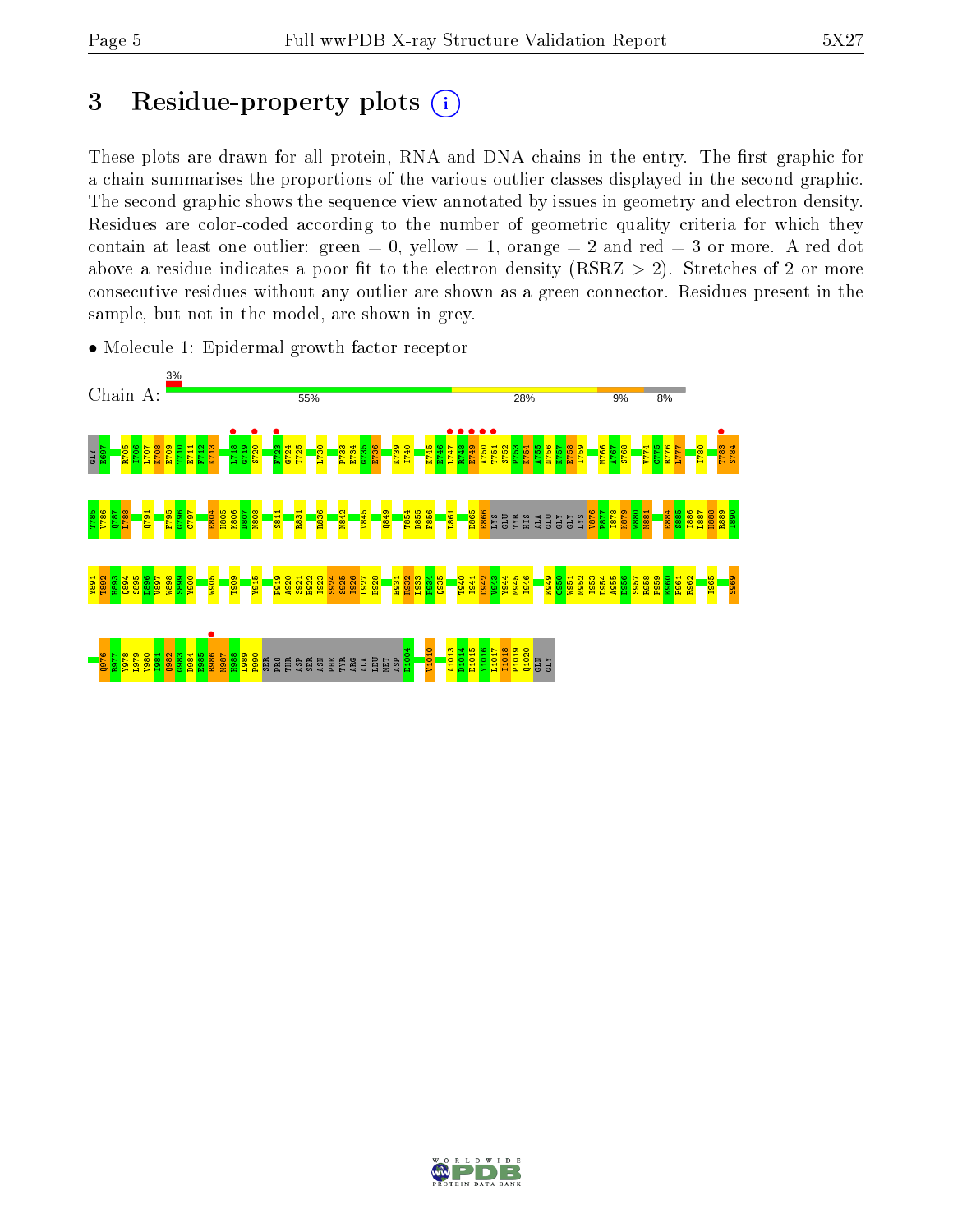## 4 Data and refinement statistics  $(i)$

| Property                                                      | Value                                           | Source     |
|---------------------------------------------------------------|-------------------------------------------------|------------|
| Space group                                                   | I 2 3                                           | Depositor  |
| Cell constants                                                | 145.38Å<br>145.38Å<br>145.38Å                   |            |
| a, b, c, $\alpha$ , $\beta$ , $\gamma$                        | $90.00^\circ$<br>$90.00^\circ$<br>$90.00^\circ$ | Depositor  |
| Resolution $(A)$                                              | $45.97 - 2.95$                                  | Depositor  |
|                                                               | $45.97 - 2.95$                                  | <b>EDS</b> |
| % Data completeness                                           | 96.4 (45.97-2.95)                               | Depositor  |
| (in resolution range)                                         | 96.4 (45.97-2.95)                               | <b>EDS</b> |
| $R_{merge}$                                                   | (Not available)                                 | Depositor  |
| $\mathrm{R}_{sym}$                                            | (Not available)                                 | Depositor  |
| $\langle I/\sigma(I) \rangle^{-1}$                            | 3.29 (at $2.96\text{\AA}$ )                     | Xtriage    |
| Refinement program                                            | PHENIX 1.8.4 1496                               | Depositor  |
|                                                               | $0.203$ , $0.238$                               | Depositor  |
| $R, R_{free}$                                                 | 0.205<br>0.239<br>$\overline{\phantom{a}}$      | DCC        |
| $R_{free}$ test set                                           | 510 reflections $(4.84\%)$                      | wwPDB-VP   |
| Wilson B-factor $(A^2)$                                       | 65.2                                            | Xtriage    |
| Anisotropy                                                    | 0.000                                           | Xtriage    |
| Bulk solvent $k_{sol}(e/\text{\AA}^3), B_{sol}(\text{\AA}^2)$ | 0.33, 50.0                                      | <b>EDS</b> |
| L-test for twinning <sup>2</sup>                              | $< L >$ = 0.50, $< L2 >$ = 0.34                 | Xtriage    |
| Estimated twinning fraction                                   | $0.016$ for $-l,-k,-h$                          | Xtriage    |
| $F_o, F_c$ correlation                                        | 0.93                                            | <b>EDS</b> |
| Total number of atoms                                         | 2443                                            | wwPDB-VP   |
| Average B, all atoms $(A^2)$                                  | 59.0                                            | wwPDB-VP   |

Xtriage's analysis on translational NCS is as follows: The largest off-origin peak in the Patterson function is  $3.28\%$  of the height of the origin peak. No significant pseudotranslation is detected.

<sup>&</sup>lt;sup>2</sup>Theoretical values of  $\langle |L| \rangle$ ,  $\langle L^2 \rangle$  for acentric reflections are 0.5, 0.333 respectively for untwinned datasets, and 0.375, 0.2 for perfectly twinned datasets.



<span id="page-5-1"></span><span id="page-5-0"></span><sup>1</sup> Intensities estimated from amplitudes.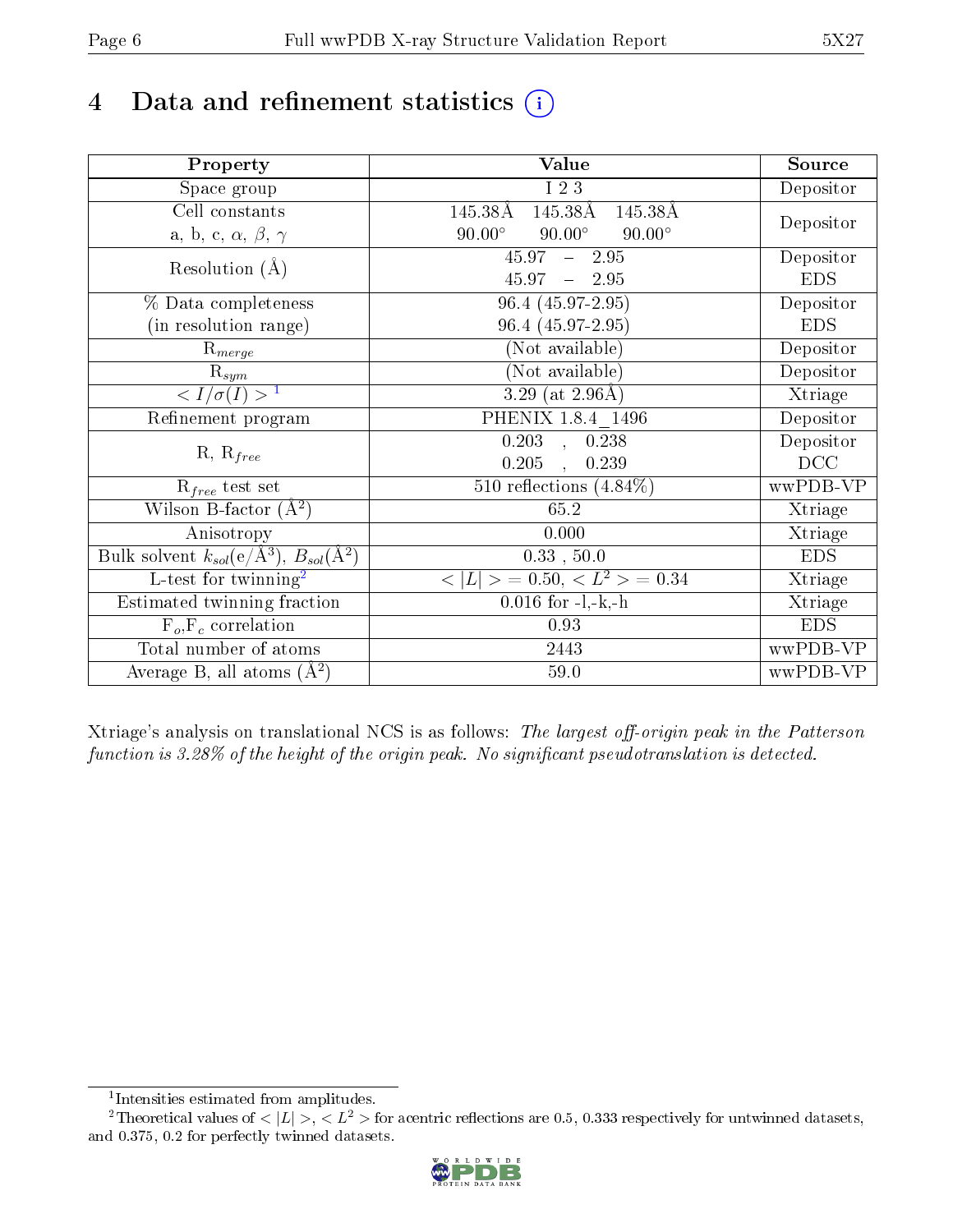## 5 Model quality  $(i)$

## 5.1 Standard geometry  $(i)$

Bond lengths and bond angles in the following residue types are not validated in this section: 7XR, CL

The Z score for a bond length (or angle) is the number of standard deviations the observed value is removed from the expected value. A bond length (or angle) with  $|Z| > 5$  is considered an outlier worth inspection. RMSZ is the root-mean-square of all Z scores of the bond lengths (or angles).

| $Mol$   Chain | Bond lengths                    | Bond angles |        |  |
|---------------|---------------------------------|-------------|--------|--|
|               | RMSZ $ #Z  > 5$ RMSZ $ #Z  > 5$ |             |        |  |
|               | 0/2425                          | 0.68        | 0/3288 |  |

There are no bond length outliers.

There are no bond angle outliers.

There are no chirality outliers.

There are no planarity outliers.

### 5.2 Too-close contacts  $(i)$

In the following table, the Non-H and H(model) columns list the number of non-hydrogen atoms and hydrogen atoms in the chain respectively. The H(added) column lists the number of hydrogen atoms added and optimized by MolProbity. The Clashes column lists the number of clashes within the asymmetric unit, whereas Symm-Clashes lists symmetry related clashes.

|  |      |      |     | Mol   Chain   Non-H   H(model)   H(added)   Clashes   Symm-Clashes |
|--|------|------|-----|--------------------------------------------------------------------|
|  | 2376 | 2394 | 191 |                                                                    |
|  | 35   |      |     |                                                                    |
|  |      |      |     |                                                                    |
|  |      |      |     |                                                                    |
|  | 2443 | 2394 | 123 |                                                                    |

The all-atom clashscore is defined as the number of clashes found per 1000 atoms (including hydrogen atoms). The all-atom clashscore for this structure is 26.

All (123) close contacts within the same asymmetric unit are listed below, sorted by their clash magnitude.

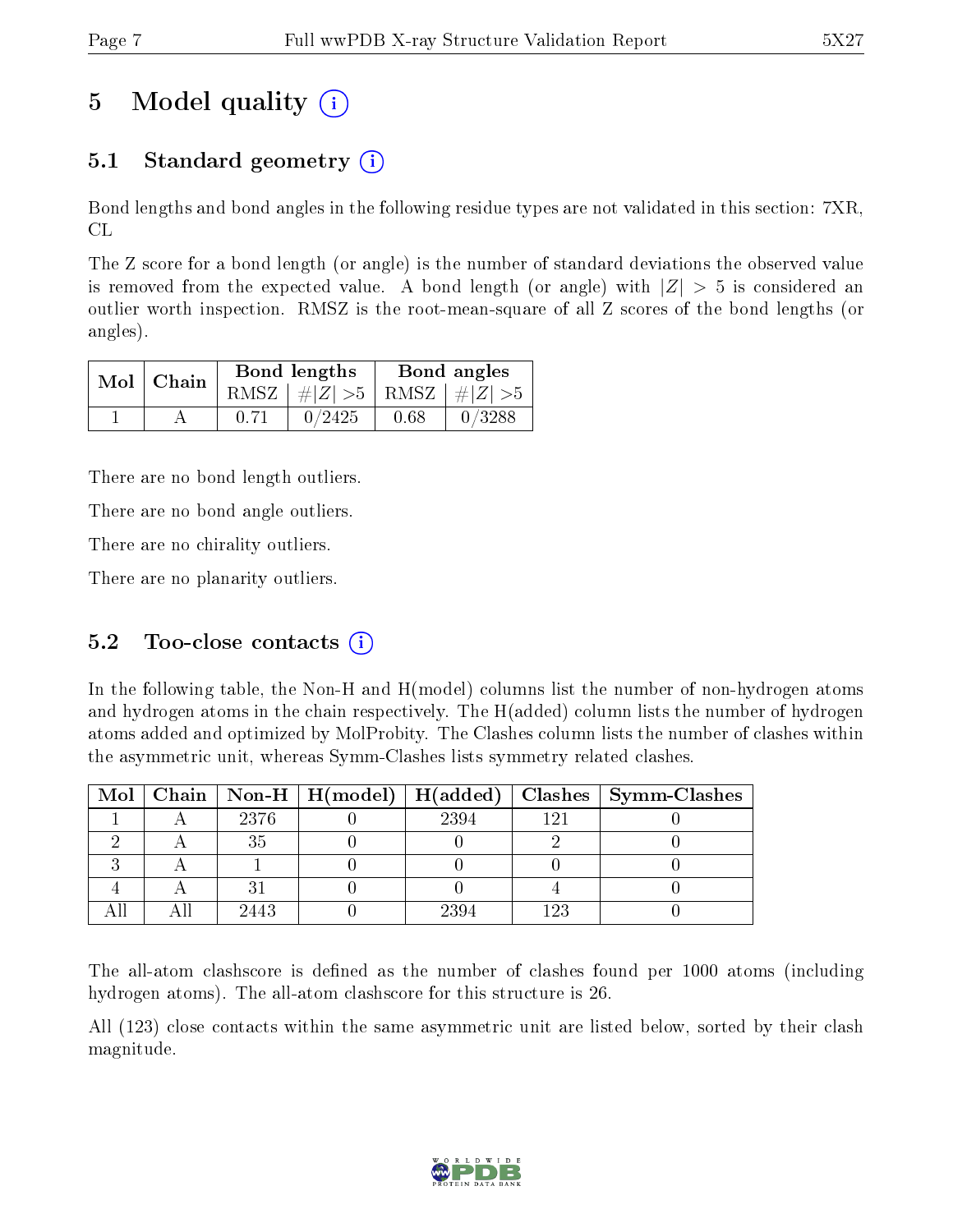| Atom-1                             | Atom-2               | Interatomic       | Clash         |
|------------------------------------|----------------------|-------------------|---------------|
|                                    |                      | distance $(\AA)$  | overlap $(A)$ |
| 1:A:982:GLN:H                      | 1: A:982: GLN:CD     | 1.71              | 0.91          |
| 1:A:924:SER:O                      | 1: A:928: GLU: HG3   | 1.73              | 0.87          |
| 1: A:804: GLU:OE2                  | 4:A:1201:HOH:O       | 1.94              | 0.85          |
| 1:A:780:ILE:HG22                   | 1:A:788:LEU:HD12     | 1.59              | 0.84          |
| 1:A:876:VAL:HG12                   | 1: A:876: VAL:O      | 1.75              | 0.83          |
| 1:A:708:LYS:HE2                    | 1:A:734:GLU:OE1      | 1.79              | 0.83          |
| 1: A:940:THR:HG23                  | 1: A:978: TYR:O      | 1.78              | 0.83          |
| 1:A:949:LYS:NZ                     | 4:A:1202:HOH:O       | 2.10              | 0.83          |
| 1:A:754:LYS:O                      | 1: A:754: LYS:CD     | 2.30              | 0.80          |
| 1: A:754: L <sub>YS:C</sub>        | 1:A:754:LYS:CD       | 2.52              | 0.77          |
| $1:A:708:\overline{\text{LYS:CE}}$ | 1:A:734:GLU:OE1      | 2.32              | 0.77          |
| 1:A:709:GLU:OE1                    | 1: A:783:THR:HG21    | 1.85              | 0.77          |
| 1:A:876:VAL:O                      | 1: A:876: VAL:CG1    | 2.34              | 0.75          |
| 1: A:919: PRO:HG2                  | 1:A:922:GLU:CG       | 2.17              | 0.75          |
| 1:A:749:GLU:HG3                    | 1:A:750:ALA:N        | 2.02              | 0.75          |
| 1:A:751:THR:O                      | 1: A: 751:THR: HG22  | 1.87              | 0.74          |
| 1:A:1019:PRO:O                     | 1: A: 1020: GLN: CB  | 2.35              | 0.74          |
| 2:A:1101:7XR:CAG                   | 2:A:1101:7XR:N3      | 2.47              | 0.74          |
| $1:A:705:ARG:\overline{HG2}$       | 1:A:707:LEU:HD21     | 1.70              | 0.74          |
| 1:A:924:SER:O                      | 1: A:928: GLU:CG     | 2.34              | 0.74          |
| 1:A:932:ARG:NH1                    | 1:A:951:TRP:O        | 2.22              | 0.73          |
| 1:A:754:LYS:O                      | 1:A:754:LYS:HD3      | 1.90              | 0.72          |
| 1: A:919: PRO:HG2                  | 1:A:922:GLU:CD       | 2.11              | 0.70          |
| 1:A:884:GLU:OE2                    | 1: A:958:ARG:NH2     | 2.25              | 0.70          |
| 1:A:982:GLN:N                      | 1:A:982:GLN:CD       | 2.44              | 0.70          |
| 1:A:791:GLN:HB2                    | 1:A:1013:ALA:CB      | 2.23              | 0.69          |
| 1:A:1018:ILE:CD1                   | 1: A: 1019: PRO: HD2 | $\overline{2.22}$ | 0.69          |
| 1: A:754:LYS:HE3                   | 1: A:758: GLU:CD     | 2.12              | 0.69          |
| 1:A:720:SER:OG                     | 1: A:725:THR:HG22    | 1.93              | 0.68          |
| 1: A:766:MET:HE2                   | 4:A:1219:HOH:O       | 1.93              | 0.67          |
| 1:A:754:LYS:O                      | 1: A: 754: LYS: HD2  | 1.94              | 0.67          |
| 1: A:724: GLY: CA                  | 1:A:747:LEU:HA       | 2.24              | 0.67          |
| 1: A:952:MET:O                     | 1: A:958: ARG:NH1    | 2.28              | 0.66          |
| 1:A:836:ARG:HG2                    | 1: A:891:TYR:CD1     | 2.30              | 0.66          |
| 1:A:919:PRO:CG                     | 1:A:922:GLU:CD       | 2.64              | 0.66          |
| 1:A:1018:ILE:HD12                  | 1:A:1019:PRO:HD2     | 1.77              | 0.66          |
| 1: A:940:THR:CG2                   | 1: A:978:TYR:O       | 2.44              | 0.66          |
| 2:A:1101:7XR:N7                    | 2:A:1101:7XR:CAE     | 2.51              | 0.65          |
| 1: A:982: GLN: OE1                 | 1: A:982: GLN:N      | 2.30              | 0.65          |
| 1: A:919:PRO:HG2                   | 1:A:922:GLU:HG3      | 1.79              | 0.63          |
| 1: A:766:MET:HB3                   | 1:A:777:LEU:HB2      | 1.81              | 0.63          |
| 1: A:905:TRP:CE2                   | 1: A:909:THR:HG21    | 2.33              | 0.63          |

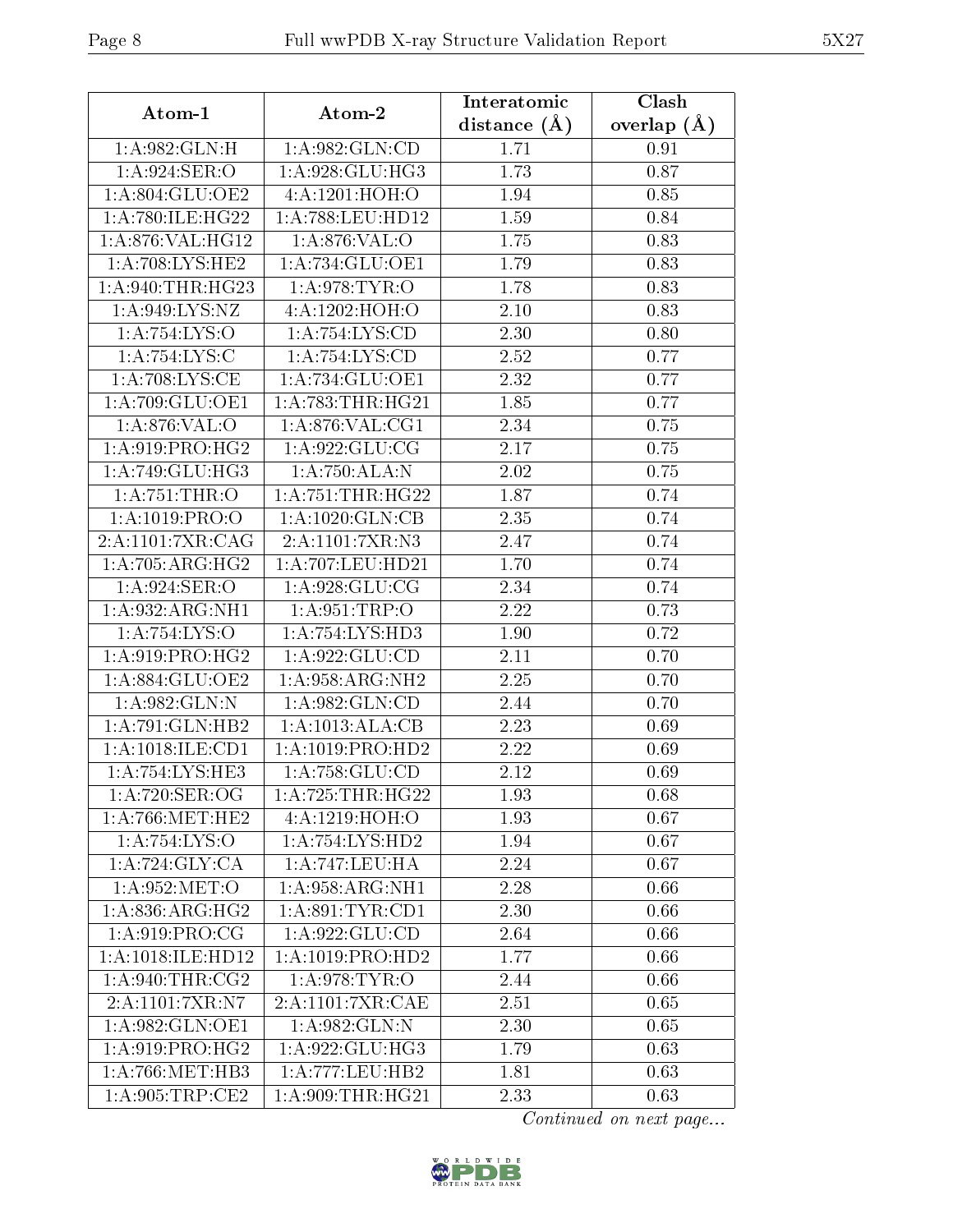| Continued from previous page         |                                 | Interatomic    | Clash         |
|--------------------------------------|---------------------------------|----------------|---------------|
| Atom-1                               | Atom-2                          | distance $(A)$ | overlap $(A)$ |
| 1:A:865:GLU:O                        | 1: A:866: GLU:CB                | 2.46           | 0.62          |
| 1: A:724: GLY: HA2                   | 1:A:747:LEU:HA                  | 1.81           | 0.62          |
| $1:A:733:PRO:H\overline{B2}$         | 1:A:736:GLU:HB2                 | 1.84           | 0.60          |
| 1: A:931: GLU:O                      | 1: A:932: ARG: NE               | 2.33           | 0.60          |
| 1:A:754:LYS:HD3                      | 1:A:754:LYS:C                   | 2.23           | 0.59          |
| 1:A:1018:ILE:HD13                    | 1: A: 1019: PRO:CD              | 2.33           | 0.58          |
| 1:A:935:GLN:HB2                      | 1: A:944:TYR:CD1                | 2.39           | 0.58          |
| 1: A:887:LEU:HB3                     | $1: A:888: HIS: \overline{CE1}$ | 2.39           | 0.57          |
| 1: A:879: LYS: HG2                   | 1: A:915: TYR: HD2              | 1.70           | 0.57          |
| 1:A:1010:VAL:O                       | 1: A: 1010: VAL: CG1            | 2.53           | 0.56          |
| 1:A:887:LEU:CB                       | 1:A:888:HIS:ND1                 | 2.68           | 0.56          |
| 1:A:842:ASN:O                        | 1: A:854:THR:HG22               | 2.06           | 0.55          |
| 1:A:887:LEU:CB                       | 1:A:888:HIS:CE1                 | 2.90           | 0.55          |
| 1:A:708:LYS:NZ                       | $1:A:734:GL\overline{U:OE1}$    | 2.40           | 0.55          |
| 1: A:888:HIS:N                       | 1:A:888:HIS:ND1                 | 2.52           | 0.54          |
| 1: A:940:THR:HG21                    | 1: A:978: TYR: HA               | 1.90           | 0.54          |
| 1:A:989:LEU:O                        | 1: A:990: PRO:CC                | 2.46           | 0.54          |
| $1:$ A:887:LEU:HB2                   | 1:A:888:HIS:ND1                 | 2.24           | 0.53          |
| $1: A:986:ARG:\overline{CG}$         | 1:A:986:ARG:HH11                | 2.21           | 0.53          |
| 1:A:720:SER:CB                       | 1: A:725:THR:HG22               | 2.37           | 0.53          |
| 1:A:897:VAL:O                        | 1: A:900: TYR: HB3              | 2.09           | 0.53          |
| 1: A:986: ARG: NH1                   | $1: A:986: \overline{ARG:HG3}$  | 2.23           | 0.53          |
| 1:A:926:ILE:HG22                     | 1:A:927:LEU:N                   | 2.25           | 0.52          |
| 1:A:965:ILE:O                        | 1:A:969:SER:HB2                 | 2.10           | 0.52          |
| 1:A:925:SER:HA                       | 1:A:928:GLU:HG3                 | 1.90           | 0.52          |
| 1:A:1018:ILE:HD13                    | 1:A:1019:PRO:HD3                | 1.91           | 0.51          |
| 1:A:887:LEU:C                        | 1:A:888:HIS:ND1                 | 2.65           | 0.50          |
| 1: A:942: ASP:O                      | 1: A:946: ILE: HG12             | 2.12           | 0.50          |
| 1:A:961:PHE:O                        | 1:A:965:ILE:HG13                | 2.12           | 0.50          |
| 1: A:713: LYS:N                      | 1: A: 713: LYS: CD              | 2.74           | 0.50          |
| 1: A:724: GLY:HA3                    | 1:A:747:LEU:HA                  | 1.95           | 0.49          |
| 1:A:976:GLN:NE2                      | 1:A:984:ASP:HB3                 | 2.27           | 0.49          |
| 1: A:898:TRP:CD1                     | 1: A:898:TRP:C                  | 2.85           | 0.49          |
| $1:A:1018:\overline{\text{ILE:CD1}}$ | 1: A: 1019: PRO:CD              | 2.90           | 0.49          |
| 1:A:989:LEU:HB3                      | 1: A:990: PRO:HD2               | 1.95           | 0.49          |
| 1:A:791:GLN:HB2                      | 1:A:1013:ALA:HB2                | 1.94           | 0.49          |
| 1:A:730:LEU:HD22                     | 1:A:739:LYS:HB3                 | 1.95           | 0.48          |
| 1:A:705:ARG:HG2                      | 1: A:707:LEU:CD2                | 2.42           | 0.48          |
| 1:A:955:ALA:O                        | 1:A:958:ARG:HB2                 | 2.13           | 0.48          |
| 1:A:791:GLN:HB2                      | 1:A:1013:ALA:HB3                | 1.96           | 0.48          |
| 1:A:935:GLN:HB2                      | 1: A:944:TYR:CE1                | 2.49           | 0.47          |

Continued from previous page.

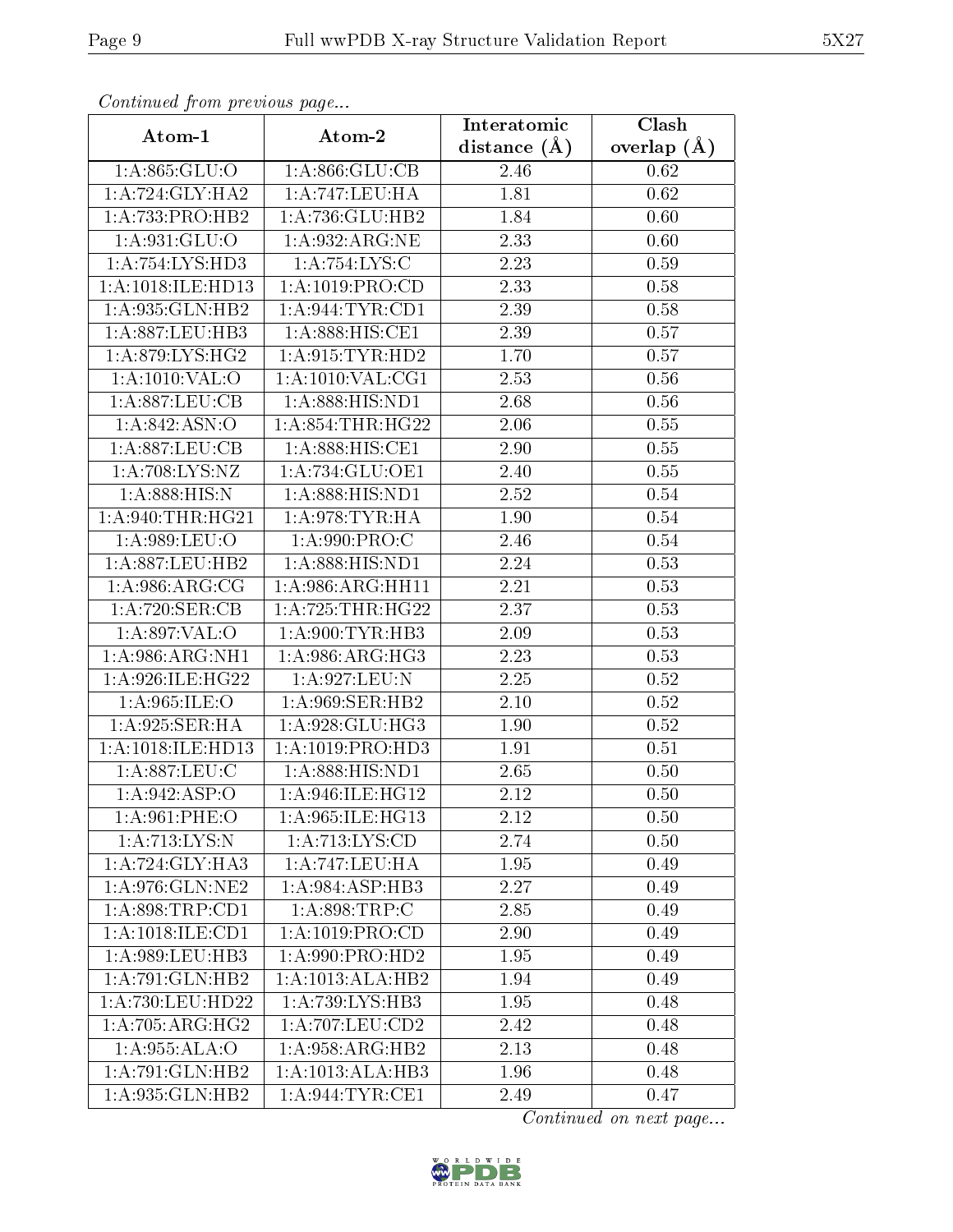| Communa from previous page                 |                     | Interatomic      | Clash         |
|--------------------------------------------|---------------------|------------------|---------------|
| Atom-1                                     | Atom-2              | distance $(\AA)$ | overlap $(A)$ |
| 1:A:1018:ILE:HG23                          | 1:A:1019:PRO:HD2    | 1.97             | 0.46          |
| 1:A:836:ARG:HG2                            | 1: A:891:TYR:HD1    | 1.78             | 0.46          |
| 1:A:749:GLU:HG3                            | 1:A:750:ALA:H       | 1.78             | 0.46          |
| 1: A:887:LEU:HB2                           | 1:A:888:HIS:CE1     | 2.51             | 0.46          |
| 1: A:986: ARG: HG3                         | 1: A:986: ARG: HH11 | 1.80             | 0.46          |
| 1: A:751:THR:O                             | 1: A:751:THR:CG2    | 2.59             | 0.46          |
| 1: A:754: LYS:C                            | 1:A:754:LYS:HD2     | 2.35             | 0.46          |
| 1: A:898:TRP:HE3                           | 1: A:958:ARG:NH1    | 2.13             | 0.46          |
| 1: A:713: LYS:N                            | 1: A: 713: LYS: HD2 | 2.31             | 0.46          |
| 1: A:879: LYS: HG2                         | 1: A:915: TYR: CD2  | 2.49             | 0.45          |
| 1: A:986:ARG:CG                            | 1: A:986:ARG:NH1    | 2.79             | 0.45          |
| $1:A:954.\overline{ASP:O}$                 | 1:A:957:SER:HB2     | 2.17             | 0.45          |
| 1:A:931:GLU:HG3                            | 1:A:932:ARG:N       | 2.32             | 0.44          |
| 1:A:795:PHE:HB2                            | 1: A:845: VAL:HB    | 1.99             | 0.44          |
| 1: A:924: SER:O                            | 1:A:928:GLU:HG2     | 2.17             | 0.44          |
| 1:A:933:LEU:O                              | 1: A:944: TYR: OH   | 2.27             | 0.44          |
| 1:A:955:ALA:HA                             | 1: A:958: ARG: NE   | 2.33             | 0.44          |
| 1:A:894:GLN:NE2                            | 1:A:958:ARG:HB3     | 2.33             | 0.43          |
| 1: A:987:MET:HG2                           | 1:A:987:MET:H       | 1.37             | 0.43          |
| 1: A:881:MET:HE2                           | 1:A:886:ILE:HG12    | 2.01             | 0.43          |
| 1:A:774:VAL:HG13                           | 1: A:856: PHE:HZ    | 1.83             | 0.43          |
| 1:A:804:GLU:HB3                            | 1:A:805:HIS:ND1     | 2.34             | 0.42          |
| 1:A:768:SER:O                              | 1:A:831:ARG:NH2     | 2.35             | 0.42          |
| 1: A:865: GLU:O                            | 1:A:866:GLU:HB3     | 2.18             | 0.42          |
| 1: A:920:ALA:HA                            | 1:A:923:ILE:HG13    | $2.00\,$         | 0.42          |
| 1: A:942: ASP:OD1                          | 1:A:942:ASP:N       | 2.50             | 0.42          |
| 1: A:811: SER:HB2                          | 1: A:979: LEU: HB2  | 2.01             | 0.41          |
| $1:A:958: \overline{\text{ARG:H}\text{A}}$ | 1: A:959: PRO:HD3   | 1.92             | 0.41          |
| 1:A:754:LYS:HD2                            | 1: A: 758: GLU: HG3 | 2.02             | 0.41          |
| 1:A:754:LYS:O                              | 1: A: 758: GLU: HG2 | 2.20             | 0.41          |
| 1: A:884: GLU: H                           | 1:A:884:GLU:HG3     | 1.35             | 0.41          |
| $1:A:708:\overline{\text{LYS:O}}$          | 1:A:711:GLU:HB2     | 2.21             | 0.41          |
| 1: A:932: ARG:HD3                          | 1: A:932: ARG: HA   | 1.51             | 0.41          |
| 1:A:984:ASP:O                              | 1: A:987:MET:HG3    | 2.20             | 0.41          |
| 1:A:1018:ILE:HG23                          | 1:A:1019:PRO:N      | 2.36             | 0.40          |
| 1:A:878:ILE:HG23                           | 1:A:886:ILE:CD1     | 2.51             | 0.40          |
| 1:A:751:THR:O                              | 1: A: 756: ASN: ND2 | 2.54             | 0.40          |
| 1:A:892:THR:HG23                           | 1:A:895:SER:H       | 1.86             | 0.40          |
| 1:A:754:LYS:HE3                            | 1: A:758: GLU:OE2   | 2.21             | 0.40          |
| 1: A:766: MET:CE                           | 4:A:1219:HOH:O      | 2.63             | 0.40          |

Continued from previous page.

There are no symmetry-related clashes.

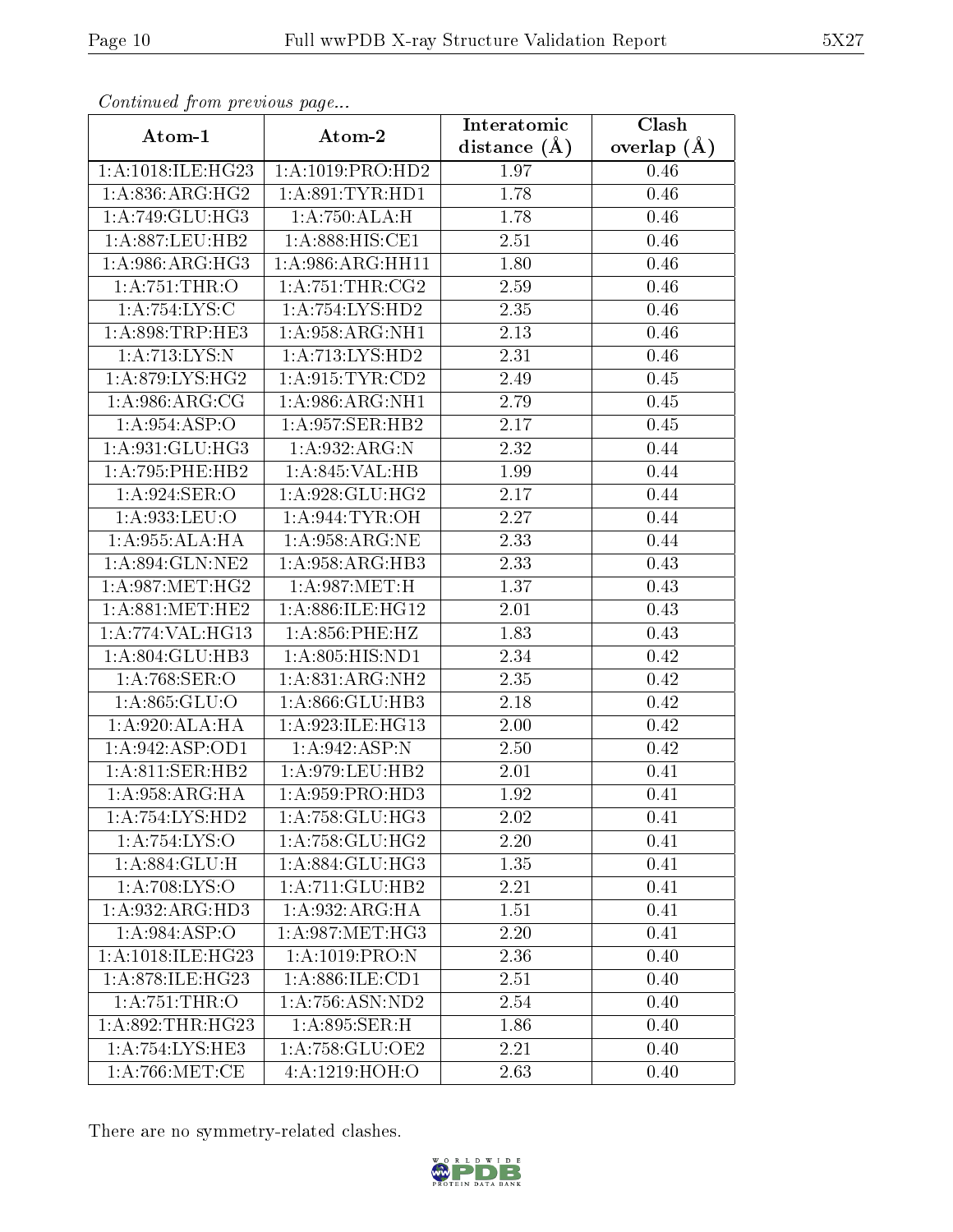## 5.3 Torsion angles (i)

#### 5.3.1 Protein backbone  $(i)$

In the following table, the Percentiles column shows the percent Ramachandran outliers of the chain as a percentile score with respect to all X-ray entries followed by that with respect to entries of similar resolution.

The Analysed column shows the number of residues for which the backbone conformation was analysed, and the total number of residues.

| Mol   Chain | Favoured   Allowed   Outliers   Percentiles<br>Analysed |  |          |                           |
|-------------|---------------------------------------------------------|--|----------|---------------------------|
|             | $296/327(90\%)$   288 (97\%)   7 (2\%)                  |  | $1(0\%)$ | $\vert 41 \vert 73 \vert$ |

All (1) Ramachandran outliers are listed below:

| Mol | Chain | $\operatorname{Res}$ | vpe<br>ı. |
|-----|-------|----------------------|-----------|
|     |       |                      |           |

#### 5.3.2 Protein sidechains  $(i)$

In the following table, the Percentiles column shows the percent sidechain outliers of the chain as a percentile score with respect to all X-ray entries followed by that with respect to entries of similar resolution.

The Analysed column shows the number of residues for which the sidechain conformation was analysed, and the total number of residues.

| $\mid$ Mol $\mid$ Chain | Analysed     | Rotameric   Outliers   Percentiles |  |                         |  |
|-------------------------|--------------|------------------------------------|--|-------------------------|--|
|                         | 256/287(89%) | 205 (80\%)   51 (20\%)             |  | $\boxed{1}$ $\boxed{5}$ |  |

All (51) residues with a non-rotameric sidechain are listed below:

| Mol          | Chain        | Res | <b>Type</b> |
|--------------|--------------|-----|-------------|
| 1            | А            | 708 | <b>LYS</b>  |
| $\mathbf{1}$ | А            | 713 | <b>LYS</b>  |
| 1            | $\mathbf{A}$ | 736 | GLU         |
| 1            | A            | 740 | ILE         |
| 1            | A            | 745 | <b>LYS</b>  |
| 1            | A            | 749 | GLU         |
| $\mathbf{1}$ | A            | 752 | ${\rm SER}$ |
| 1            | А            | 754 | <b>LYS</b>  |
| 1            | А            | 758 | GLU         |
|              |              | 759 | ILE         |

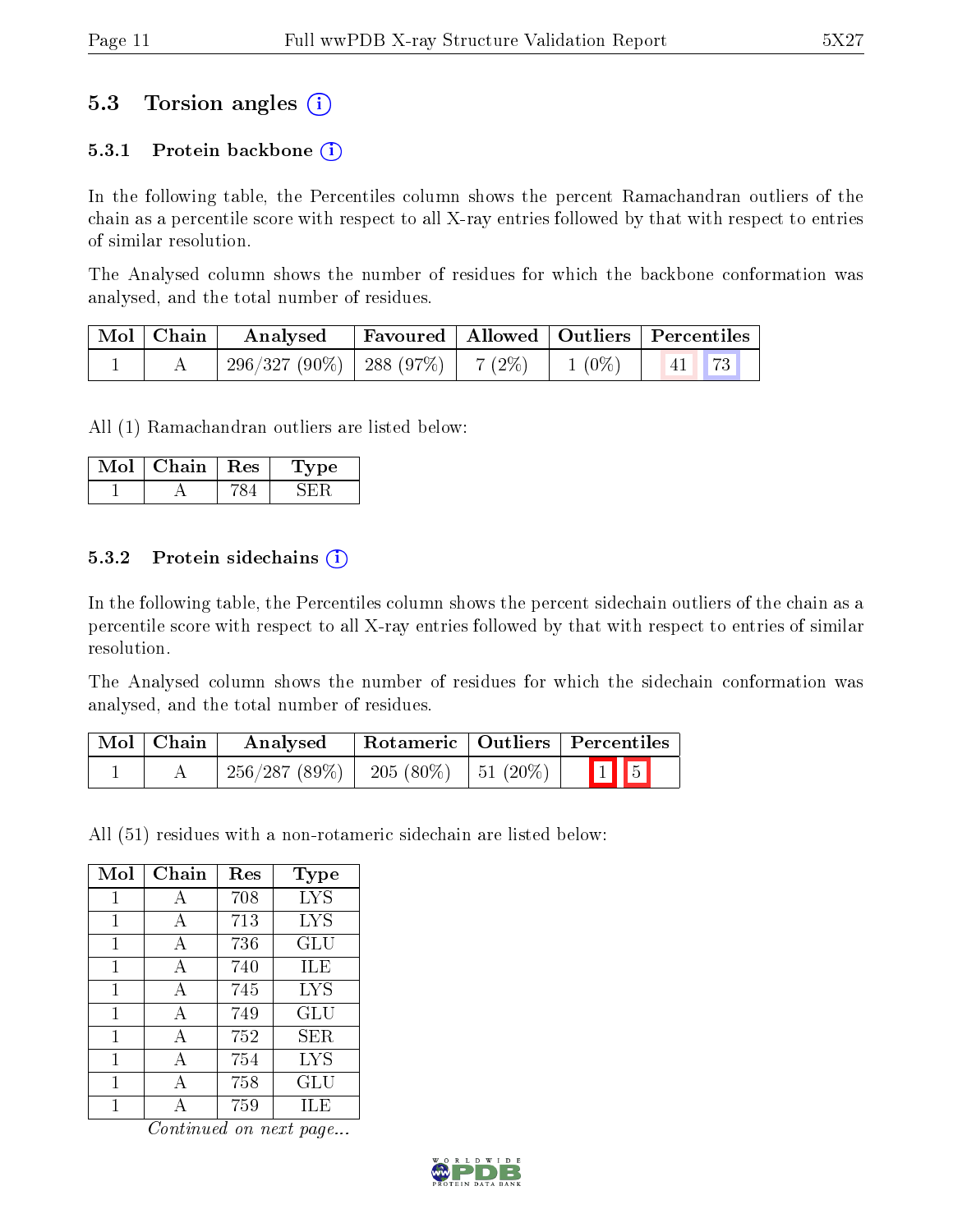| $\overline{\text{Mol}}$ | $\boldsymbol{\mathsf{v}}$<br>Chain  | Res              | $\mathbf{r}$<br>$\cdot$<br>Type |
|-------------------------|-------------------------------------|------------------|---------------------------------|
| $\mathbf{1}$            | $\overline{\rm A}$                  | $\overline{776}$ | $\rm{ARG}$                      |
| $\overline{1}$          | $\overline{A}$                      | 777              | <b>LEU</b>                      |
| $\overline{1}$          | $\overline{A}$                      | 783              | <b>THR</b>                      |
| $\mathbf 1$             | $\overline{A}$                      | 784              | $\overline{\text{SER}}$         |
| $\overline{1}$          | $\overline{A}$                      | 786              | <b>VAL</b>                      |
| $\overline{1}$          | $\overline{A}$                      | 788              | $\overline{\text{LEU}}$         |
| $\overline{1}$          | $\overline{A}$                      | 797              | $\overline{\text{CYS}}$         |
| $\mathbf{1}$            | $\overline{A}$                      | 804              | $\overline{\mathrm{GLU}}$       |
| $\mathbf{1}$            |                                     | 806              | <b>LYS</b>                      |
| $\overline{1}$          | $\frac{\overline{A}}{\overline{A}}$ | 808              | $\overline{\mathrm{ASN}}$       |
| $\mathbf{1}$            | $\overline{A}$                      | 849              | $\overline{\text{GLN}}$         |
| $\mathbf{1}$            |                                     | 855              | $\overline{\text{ASP}}$         |
| $\overline{1}$          | $\frac{\overline{A}}{\overline{A}}$ | 861              | LEU                             |
| $\mathbf{1}$            |                                     | 866              | $\overline{{\rm GLU}}$          |
| $\overline{1}$          | $\overline{A}$                      | 876              | $\overline{\text{VAL}}$         |
| $\overline{1}$          | $\overline{A}$                      | 879              | $\overline{\text{LYS}}$         |
| $\overline{1}$          | $\frac{\overline{A}}{\overline{A}}$ | 881              | $\overline{\text{MET}}$         |
| $\mathbf{1}$            |                                     | 884              | $\overline{\text{GLU}}$         |
| $\mathbf{1}$            | $\overline{A}$                      | 888              | $\overline{\mathrm{HIS}}$       |
| $\mathbf{1}$            | $\overline{A}$                      | 889              | $\rm{ARG}$                      |
| $\overline{1}$          | $\overline{A}$                      | 892              | <b>THR</b>                      |
| $\overline{1}$          | $\overline{A}$                      | 921              | $\overline{\text{SER}}$         |
| $\mathbf 1$             | $\overline{A}$                      | 924              | $\overline{\text{SER}}$         |
| $\overline{1}$          | $\overline{A}$                      | 925              | $\overline{\text{SER}}$         |
| $\mathbf{1}$            | $\overline{A}$                      | 926              | ILE                             |
| $\overline{1}$          | $\overline{A}$                      | 932              | $\rm{ARG}$                      |
| $\mathbf{1}$            | $\overline{A}$                      | 941              | <b>ILE</b>                      |
| $\mathbf{1}$            | $\overline{A}$                      | 942              | $\overline{\text{ASP}}$         |
| $\mathbf 1$             | $\overline{\rm A}$                  | 945              | $\overline{\text{MET}}$         |
| $\mathbf{1}$            | А                                   | 953              | ILE                             |
| $\overline{1}$          | A                                   | 962              | $\rm{ARG}$                      |
| $\mathbf{1}$            | $\overline{A}$                      | 969              | $\overline{\text{SER}}$         |
| $\mathbf{1}$            | $\overline{A}$                      | 976              | <b>GLN</b>                      |
| $\overline{1}$          | $\overline{A}$                      | 980              | $\overline{\text{VAL}}$         |
| $\mathbf{1}$            | $\overline{A}$                      | 982              | $\widetilde{\text{GLN}}$        |
| $\overline{1}$          | $\overline{A}$                      | 986              | $\overline{\text{ARG}}$         |
| $\mathbf 1$             | $\overline{A}$                      | 987              | MET                             |
| $\mathbf{1}$            | $\overline{A}$                      | 1010             | VAL                             |
| $\mathbf{1}$            | $\overline{A}$                      | 1015             | $\overline{\text{GLU}}$         |
| $\overline{1}$          | $\overline{\rm A}$                  | 1017             | LEU                             |
| $\mathbf 1$             | $\overline{\rm A}$                  | 1018             | $\overline{\text{ILE}}$         |

Continued from previous page...

Some sidechains can be flipped to improve hydrogen bonding and reduce clashes. There are no

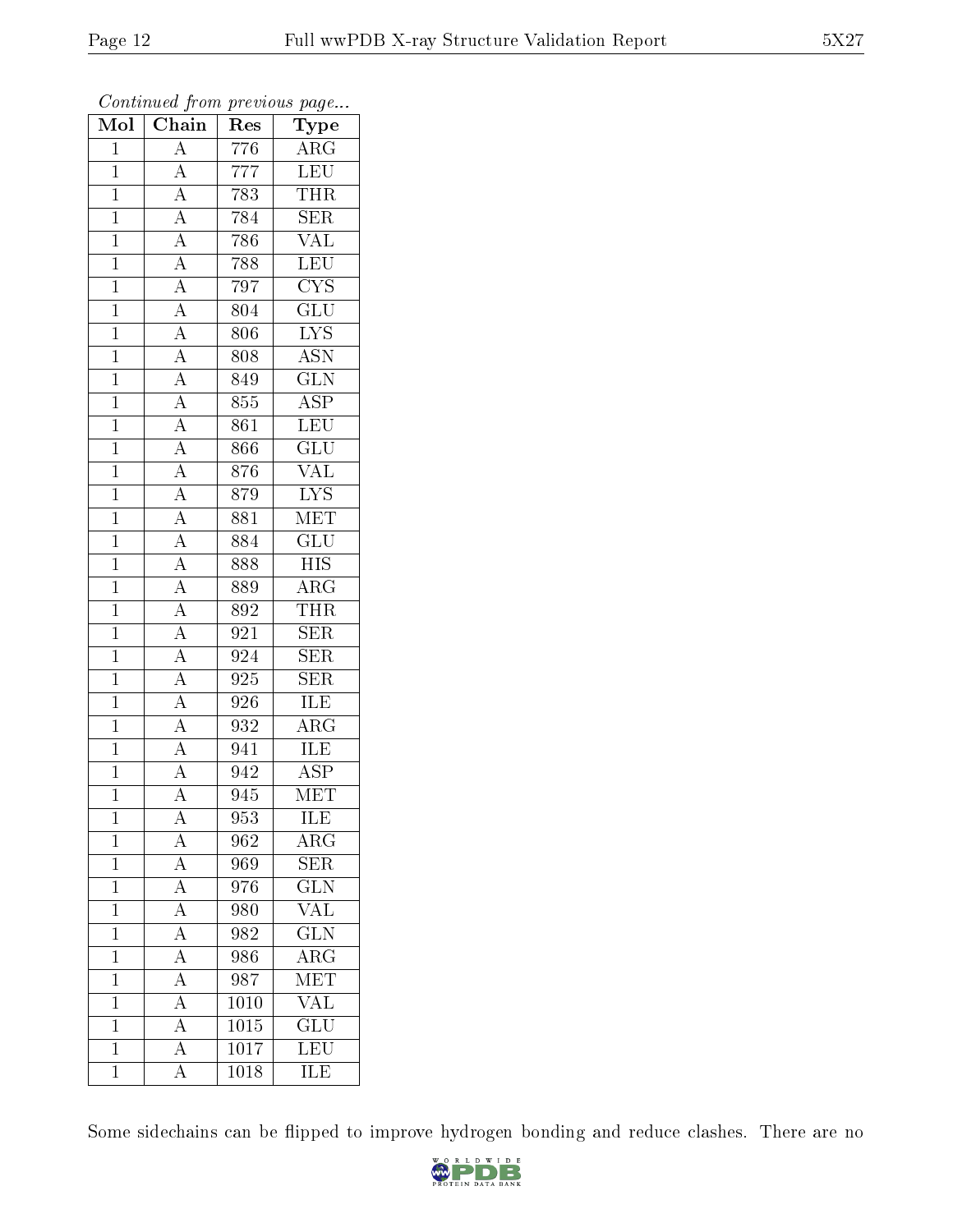such sidechains identified.

#### 5.3.3 RNA  $(i)$

There are no RNA molecules in this entry.

#### 5.4 Non-standard residues in protein, DNA, RNA chains (i)

There are no non-standard protein/DNA/RNA residues in this entry.

#### 5.5 Carbohydrates (i)

There are no carbohydrates in this entry.

### 5.6 Ligand geometry (i)

Of 2 ligands modelled in this entry, 1 is monoatomic - leaving 1 for Mogul analysis.

In the following table, the Counts columns list the number of bonds (or angles) for which Mogul statistics could be retrieved, the number of bonds (or angles) that are observed in the model and the number of bonds (or angles) that are defined in the Chemical Component Dictionary. The Link column lists molecule types, if any, to which the group is linked. The Z score for a bond length (or angle) is the number of standard deviations the observed value is removed from the expected value. A bond length (or angle) with  $|Z| > 2$  is considered an outlier worth inspection. RMSZ is the root-mean-square of all Z scores of the bond lengths (or angles).

| Mol | Type | Chain | ${\mathop{\mathrm{Res}}\nolimits}$ | Link   |          | Bond lengths |             |          | Bond angles           |            |
|-----|------|-------|------------------------------------|--------|----------|--------------|-------------|----------|-----------------------|------------|
|     |      |       |                                    |        | Counts   | RMSZ         | # $ Z  > 2$ | Counts   | $+$ RMSZ <sub>+</sub> | $\# Z $    |
|     | 7XR  |       | $1101\,$                           | $\sim$ | 35,40,40 | 1.26         | $(11\%)$    | 46,56,56 | 2.00                  | $10(21\%)$ |

In the following table, the Chirals column lists the number of chiral outliers, the number of chiral centers analysed, the number of these observed in the model and the number defined in the Chemical Component Dictionary. Similar counts are reported in the Torsion and Rings columns. '-' means no outliers of that kind were identified.

|  |      |                | Mol   Type   Chain   Res   Link   Chirals   Torsions   Rings |  |
|--|------|----------------|--------------------------------------------------------------|--|
|  | 1101 | <b>Section</b> | $0/10/33/33$   $0/6/6/6$                                     |  |

All (4) bond length outliers are listed below:

|  |         | $\mid$ Mol $\mid$ Chain $\mid$ Res $\mid$ Type $\mid$ Atoms | Observed(A)   Ideal(A) |  |
|--|---------|-------------------------------------------------------------|------------------------|--|
|  | - 101 - | ' CAZ-N2-                                                   |                        |  |

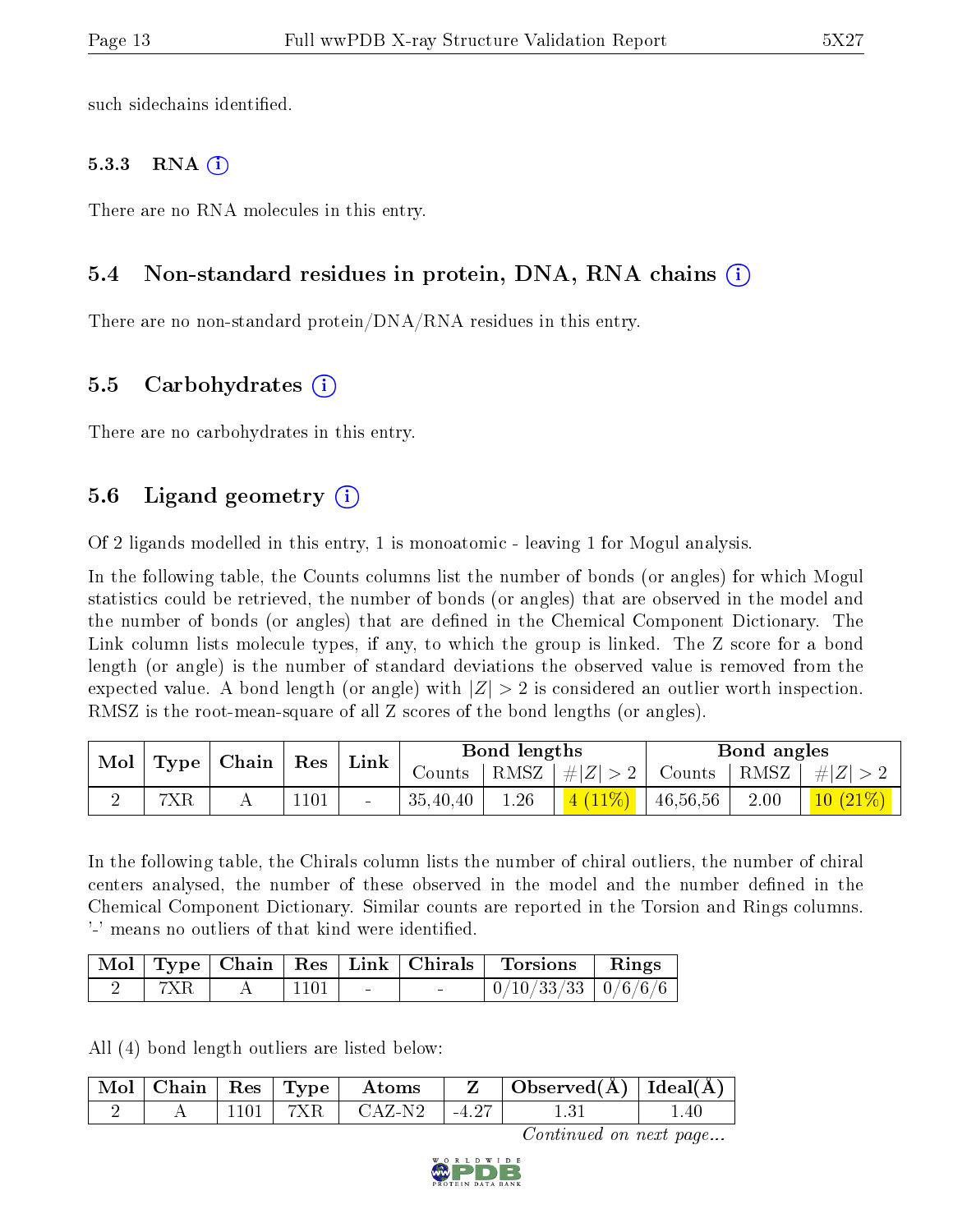| Mol | Chain | $\operatorname{Res}$ | Type | Atoms   | 7       | Observed(A) | Ideal(A) |
|-----|-------|----------------------|------|---------|---------|-------------|----------|
|     |       | 1101                 | 7XR  | CAY-NAX | $-3.69$ | 1.32        | .40      |
|     |       | 1101                 | 7XR  | $C2-N2$ | $-2.77$ | 1.30        | 1.36     |
|     |       | $\;101$              |      | $C5-N7$ | $-2.04$ | 1.32        | $1.38\,$ |

Continued from previous page...

All (10) bond angle outliers are listed below:

| Mol            | Chain | Res  | Type | Atoms        | Z       | Observed $(°)$ | $\text{Ideal}({}^o)$ |
|----------------|-------|------|------|--------------|---------|----------------|----------------------|
| 2              | А     | 1101 | 7XR  | $CAO-CBF-N9$ | $-7.14$ | 107.07         | 114.19               |
| $\overline{2}$ | А     | 1101 | 7XR  | $N1-C2-N3$   | $-4.60$ | 122.08         | 126.52               |
| $\overline{2}$ | А     | 1101 | 7XR  | CAS-NBH-CAR  | 4.10    | 120.57         | 111.52               |
| 2              | А     | 1101 | 7XR  | CAY-NAX-C8   | $-4.02$ | 116.72         | 128.00               |
| $\overline{2}$ | А     | 1101 | 7XR  | $C6-N1-C2$   | 3.65    | 121.29         | 115.88               |
| $\overline{2}$ | А     | 1101 | 7XR  | CAN-CBF-N9   | $-3.49$ | 110.71         | 114.19               |
| $\overline{2}$ | А     | 1101 | 7XR  | CAJ-CBA-NBH  | $-3.12$ | 117.08         | 121.38               |
| $\overline{2}$ | А     | 1101 | 7XR  | $C2-N3-C4$   | 2.96    | 118.64         | 115.28               |
| $\overline{2}$ | А     | 1101 | 7XR  | CAS-CAQ-NBG  | $-2.35$ | 108.14         | 110.80               |
| $\overline{2}$ | А     | 1101 | 7XR  | $CAZ-N2-C2$  | $-2.04$ | 123.33         | 129.23               |

There are no chirality outliers.

There are no torsion outliers.

There are no ring outliers.

1 monomer is involved in 2 short contacts:

|  |  | Mol   Chain   Res   Type   Clashes   Symm-Clashes |
|--|--|---------------------------------------------------|
|  |  |                                                   |

The following is a two-dimensional graphical depiction of Mogul quality analysis of bond lengths, bond angles, torsion angles, and ring geometry for all instances of the Ligand of Interest. In addition, ligands with molecular weight > 250 and outliers as shown on the validation Tables will also be included. For torsion angles, if less then 5% of the Mogul distribution of torsion angles is within 10 degrees of the torsion angle in question, then that torsion angle is considered an outlier. Any bond that is central to one or more torsion angles identified as an outlier by Mogul will be highlighted in the graph. For rings, the root-mean-square deviation (RMSD) between the ring in question and similar rings identified by Mogul is calculated over all ring torsion angles. If the average RMSD is greater than 60 degrees and the minimal RMSD between the ring in question and any Mogul-identified rings is also greater than 60 degrees, then that ring is considered an outlier. The outliers are highlighted in purple. The color gray indicates Mogul did not find sufficient equivalents in the CSD to analyse the geometry.

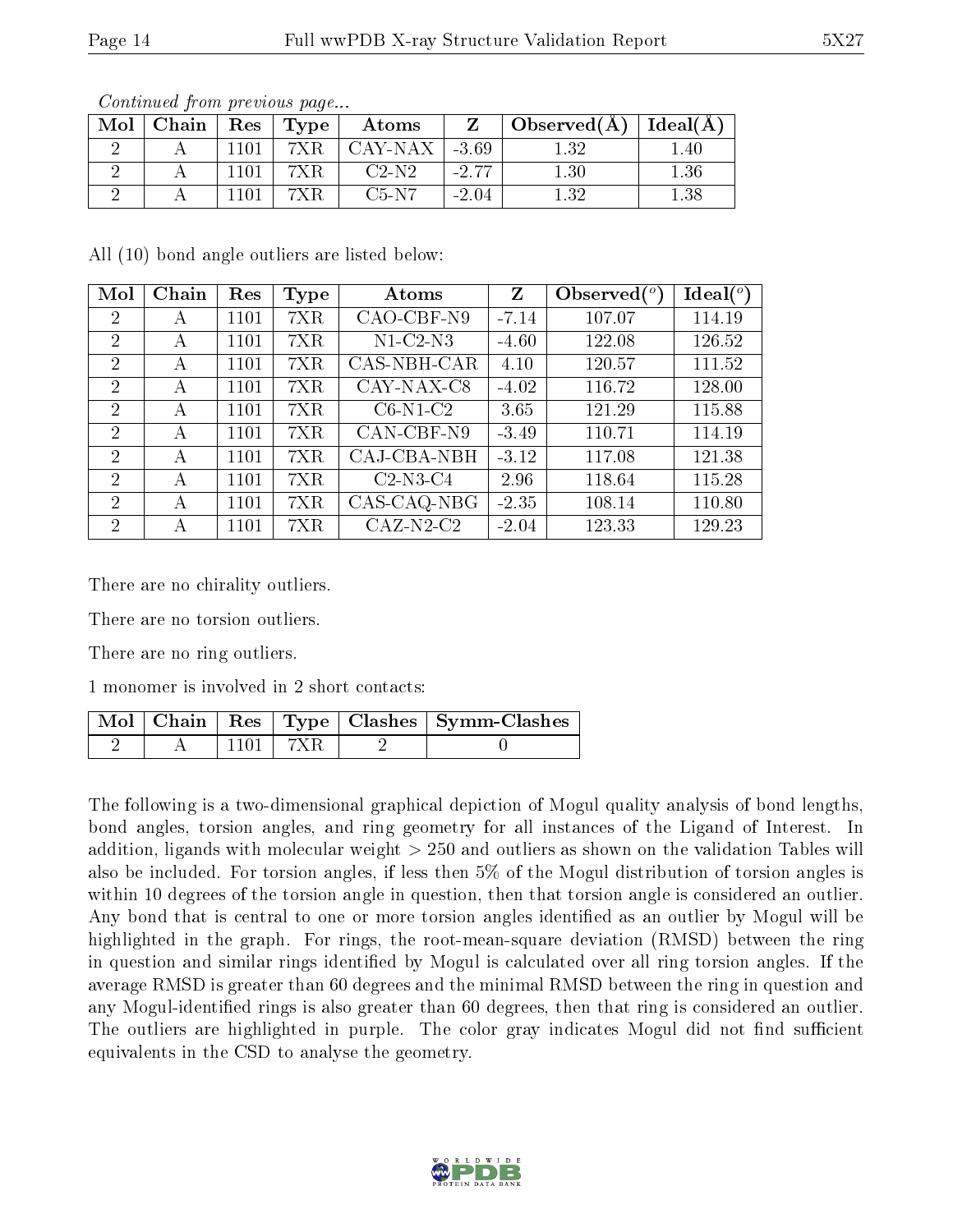

## 5.7 [O](https://www.wwpdb.org/validation/2017/XrayValidationReportHelp#nonstandard_residues_and_ligands)ther polymers (i)

There are no such residues in this entry.

## 5.8 Polymer linkage issues (i)

There are no chain breaks in this entry.

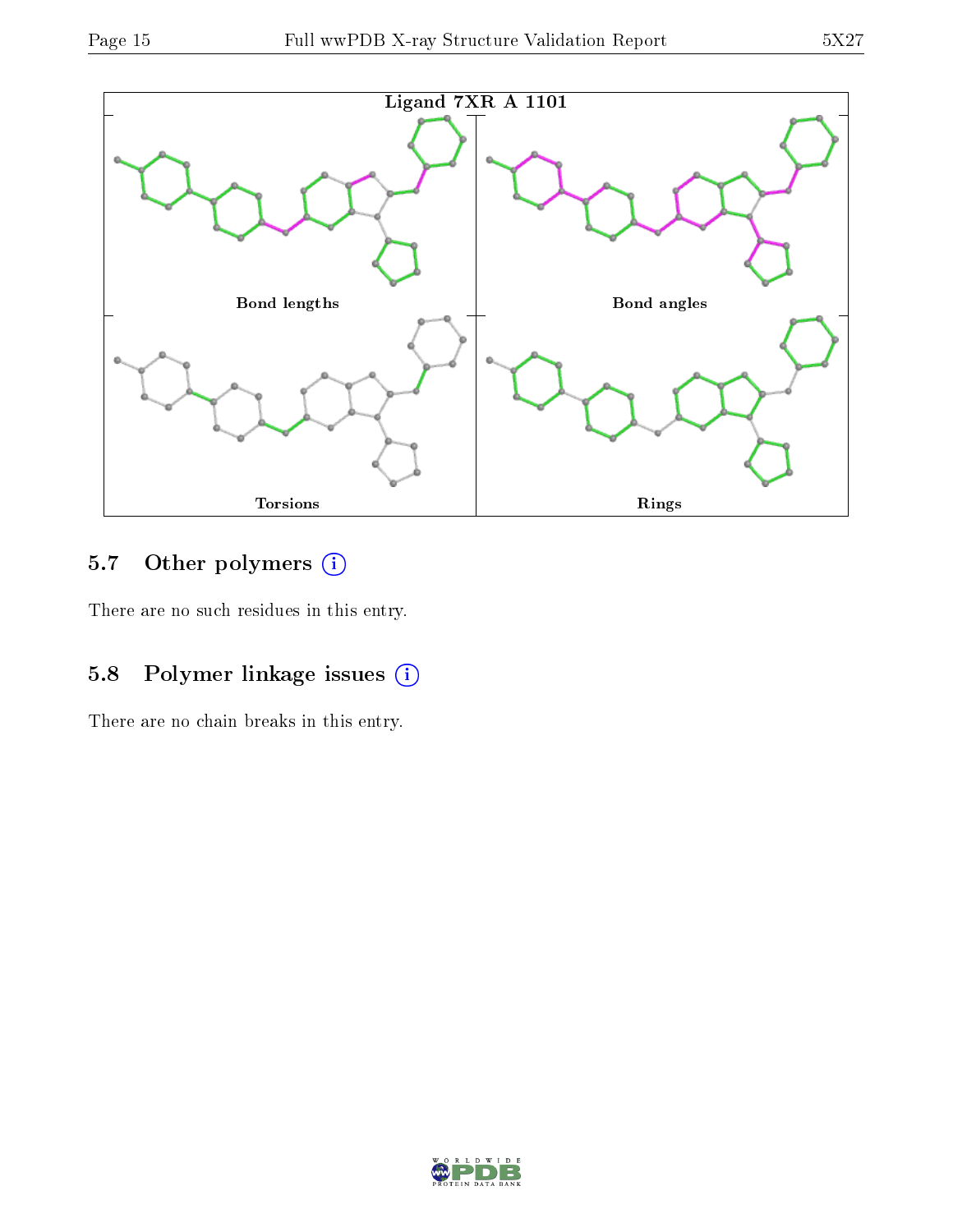## 6 Fit of model and data  $\left( \cdot \right)$

## 6.1 Protein, DNA and RNA chains (i)

In the following table, the column labelled  $#RSRZ>2'$  contains the number (and percentage) of RSRZ outliers, followed by percent RSRZ outliers for the chain as percentile scores relative to all X-ray entries and entries of similar resolution. The OWAB column contains the minimum, median,  $95<sup>th</sup>$  percentile and maximum values of the occupancy-weighted average B-factor per residue. The column labelled  $Q< 0.9$  lists the number of (and percentage) of residues with an average occupancy less than 0.9.

| $\mid$ Mol $\mid$ Chain | Analysed                                  | $ \langle \mathrm{RSRZ}\rangle $ | $\#\text{RSRZ}{>}2$ | $\text{OWAB}(\AA^2) \mid \text{Q}<0.9$       |  |
|-------------------------|-------------------------------------------|----------------------------------|---------------------|----------------------------------------------|--|
|                         | $\mid 302/327 \; (92\%) \mid \qquad 0.10$ |                                  |                     | 10 (3%)   46   30   37, 55, 95, 140   7 (2%) |  |

All (10) RSRZ outliers are listed below:

| Mol          | Chain | Res | <b>Type</b> | <b>RSRZ</b> |
|--------------|-------|-----|-------------|-------------|
| 1            | А     | 749 | <b>GLU</b>  | 4.3         |
| $\mathbf{1}$ | A     | 720 | SER         | 3.4         |
| 1            | A     | 723 | PHE         | 2.8         |
| 1            | A     | 747 | LEU         | 2.6         |
| 1            | А     | 751 | THR         | 2.4         |
| 1            | A     | 750 | ALA         | 2.3         |
| 1            | A     | 986 | $\rm{ARG}$  | 2.3         |
| 1            | A     | 783 | THR         | 2.1         |
| 1            | А     | 748 | ${\rm ARG}$ | 2.1         |
| 1            |       | 718 | LEU         | $2.0\,$     |

## 6.2 Non-standard residues in protein, DNA, RNA chains (i)

There are no non-standard protein/DNA/RNA residues in this entry.

### 6.3 Carbohydrates (i)

There are no carbohydrates in this entry.

### 6.4 Ligands  $(i)$

In the following table, the Atoms column lists the number of modelled atoms in the group and the number defined in the chemical component dictionary. The B-factors column lists the minimum, median,  $95<sup>th</sup>$  percentile and maximum values of B factors of atoms in the group. The column labelled  $Q< 0.9$ ' lists the number of atoms with occupancy less than 0.9.